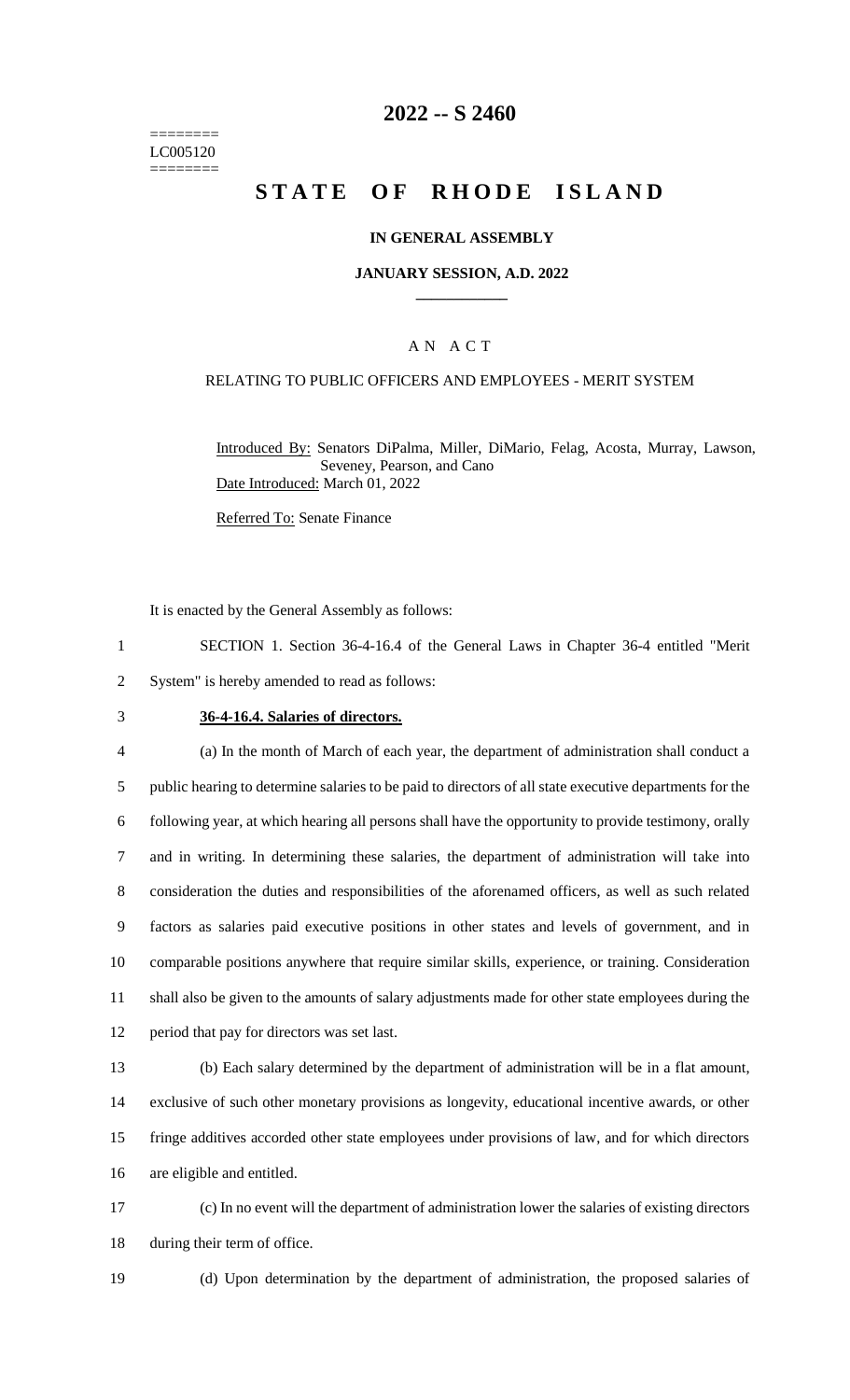directors will be referred to the general assembly by the last day in April of that year to go into effect thirty (30) days hence, unless rejected by formal action of the house and the senate acting concurrently within that time.

 (e) Notwithstanding the provisions of this section, for 2015 only, the time period for the department of administration to conduct the public hearing shall be extended to July and the proposed salaries shall be referred to the general assembly by August 30. The salaries may take effect before next year, but all other provisions of this section shall apply.

 (f) Notwithstanding the provisions of this section or any law to the contrary, for 2017 only, the salaries of the director of the department of transportation, the secretary of health and human services, and the director of administration shall be determined by the governor.

 (g) Notwithstanding the provisions of this section or any law to the contrary, for 2021 only, the salary of the director of the department of children, youth and families shall be determined by the governor.

14 (h) Notwithstanding the provisions of this section or any law to the contrary, beginning in

15 January 1, 2023, the salary of the child advocate of the office of the child advocate shall be one

16 hundred thirty-five thousand dollars (\$135,000) and the salary of the assistant child advocate of the

17 office of the child advocate shall be one hundred twenty thousand dollars (\$120,000).

SECTION 2. This act shall take effect upon passage.

======== LC005120 ========